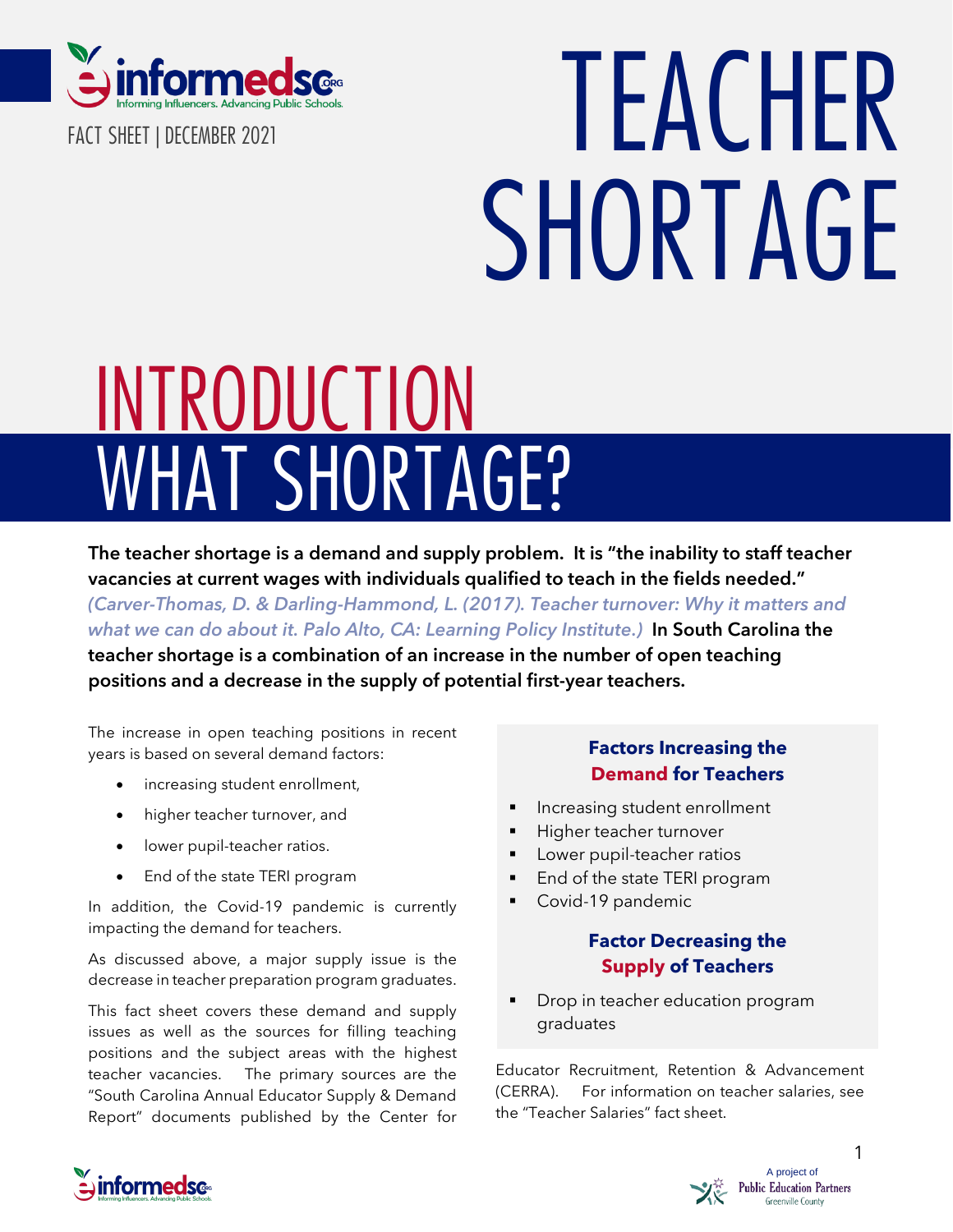# **TEACHER SHORTAGE | DECEMBER 2021**

# **THE NEED FOR MORE TEACHERS DEMAND FACTORS**

### **Student Enrollment Growth**

Before a decrease due to the impact of the Covid-19 pandemic, student enrollment in the state grew rapidly resulting in the need for more teachers. Over the seven-year period (2012-13 to 2019-20), total public-school enrollment in the state (including charter school districts) increased at an average, annual rate of 1% with an average of 7,300 additional students per year.

Greenville County Schools' enrollment decreased in 2017-18 due to charter schools moving to the South Carolina Public Charter School District. Despite that drop, the school district added an average of 530 students per year over the seven-year period.

The school-age population is projected to continue to grow strongly in both Greenville County and the state albeit at a somewhat slower pace.

#### **Student Enrollment, South Carolina Public Schools\***

*School Years 2012-13 through 2021-22*



#### **Student Enrollment, Greenville County Schools**

*School Years 2012-13 through 2021-22*



\* State data Includes special schools and charter school districts.

Source: 45-Day (2021-22) and 135-Day Active Headcount, South Carolina Dept. of Education. [\(https://ed.sc.gov/data/other/student](https://ed.sc.gov/data/other/student-counts/active-student-headcounts/)[counts/active-student-headcounts/\)](https://ed.sc.gov/data/other/student-counts/active-student-headcounts/)

# **Higher Teacher Turnover**

Another factor affecting the teacher shortage is increasing teacher turnover.

As shown in the chart on the next page, over the last ten years the median turnover rate among school districts in the state (three-year average annual rate) increased from 9% to around 13%. Over the last three years, 12 of 78 reporting districts (15%) consistently had teacher turnover rates at or above 20% with the highest rates above 30%.

Greenville County Schools' 3-year average rate increased from 7% in 2011-12 to just above 11% in 2019-20 before falling to 10% in the most recent year



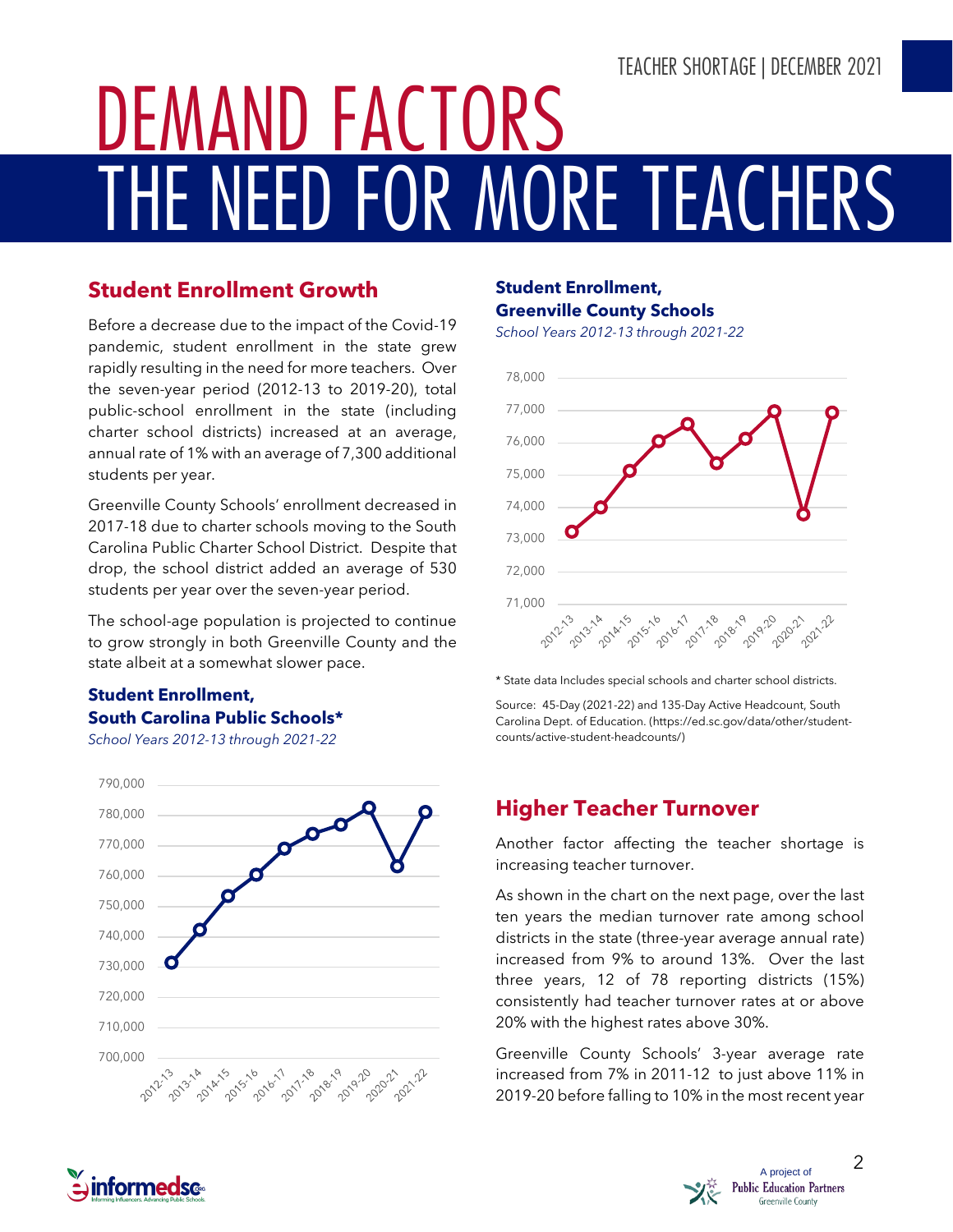#### **Teacher Turnover Rate, 3-Year Average, State School Districts**

*School Years 2011-12 through 2020-21*



Source: Source: SC School Report Card. (online: https://screportcards.com).

when it had the 17<sup>th</sup> lowest rate among the 78 districts.

In the first full school year of the Covid-19 pandemic (2020-21), turnover rates dropped in 75% of state school districts. *(SC School Report Card).* However, the number of open teaching positions at the start of the next school year (see next page) increased greatly.

Another statewide concern is the number of teachers who leave after their first year of teaching. Of the first-year teachers hired for the 2020-21 school year, 30% did not return to a position in the same district the next year.

*Of the first-year teachers hired for the 2020-21 school year, 30% did not return to a position in the same district in 2021-22.*

Of the teachers who left their positions during or at the end of 2020-21, 35% had five or fewer years of classroom experience in South Carolina and 12% had one year or less.

Each year the South Carolina Center for Educator Recruitment, Retention, & Advancement (CERRA) collects educator supply and demand data from school districts including the reasons why teachers in the state leave their current teaching position. The data, however, is not very useful due to the large number of "no reason given" responses provided by many school districts and the small number of "internal reason (school climate, administration, additional non-instructional duties, salary, etc.)" responses in reports for both the state and Greenville County Schools.

Data on retirements, though, would appear to be useful. In 2021-22, of teacher departures with a reason given, retirements accounted for 25% of those departures in state public school districts. Of all teacher departures, Greenville County Schools recorded the same 25% rate.

Departures due to Covid-19 were not shown as a major factor at either the state level and for the school district. *("South Carolina Annual [Educator](https://www.cerra.org/supply-and-demand.html?ct=t(1_23_2017_e_Focus1_23_2017)) Supply & Demand Report" and survey [submission](https://www.cerra.org/supply-and-demand.html?ct=t(1_23_2017_e_Focus1_23_2017)) by Greenville County Schools, Center for Educator [Recruitment,](https://www.cerra.org/supply-and-demand.html?ct=t(1_23_2017_e_Focus1_23_2017)) Retention & [Advancement](https://www.cerra.org/supply-and-demand.html?ct=t(1_23_2017_e_Focus1_23_2017)) (CERRA)*



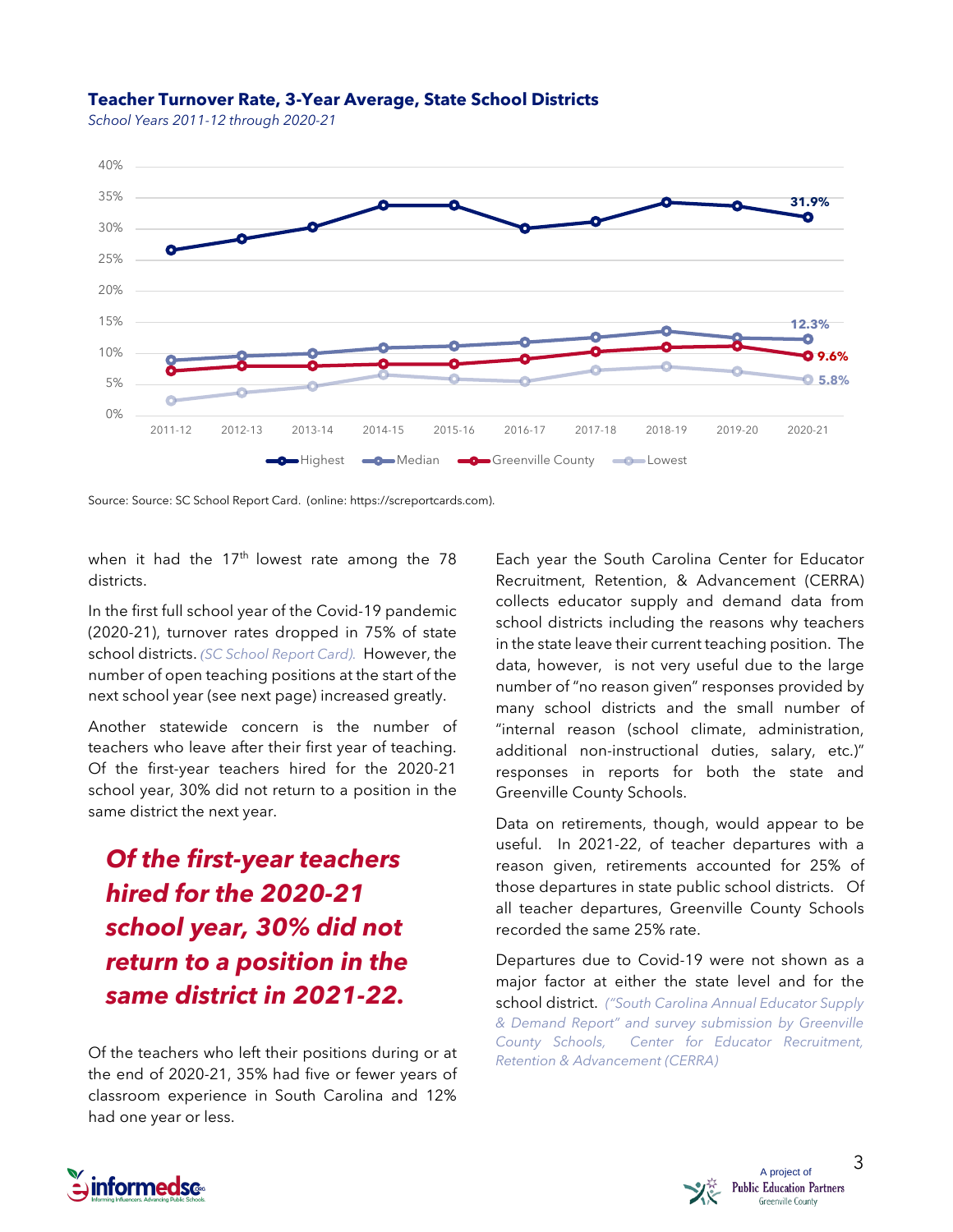#### **Lowering of Pupil-Teacher Ratios**

The Great Recession of 2007-09 led to an increase in school district pupil-teacher ratios as state funding was cut drastically. In succeeding years, pupilteacher ratios were lowered in many districts to return them to pre-recession levels and, in some cases, to drop them below these levels. This has increased the demand for teachers.

#### **End of the State TERI Program**

The end of the state TERI program in 2018 contributed to a rise in the number of teacher retirements.

Initiated in 2000 to keep experienced teachers in the classroom, the TERI program (SC Teacher and Employee Retirement Incentive) allowed teachers to work up to five years after they officially retired during which time their pension benefits were banked in a special account. They then received a lump sum payment of the accrued benefit amounts at the end of their program participation. As stated above, the program no longer exists.

#### **Number of Teacher Retirements, Greenville County Schools**

*2014 through 2021*



Source: Center for Educator Recruitment, Retention & Advancement (CERRA). (https://www.cerra.org/research.html)

Across public schools in South Carolina, teacher retirements increased by 45% the year the program ended and then returned to previous levels. In Greenville County Schools the number remained higher (see chart). The average number of teacher retirements each year from 2018-19 through 2021- 22 was nearly three times higher than for the previous four years (123 per year vs. 43 per year).

### **Covid-19 Pandemic**

The Covid-19 pandemic has had apparent effects on the teacher shortage. Large increases have occurred in both the number of unfilled (vacant) teaching positions and out-of-field teachers (teachers who are teaching one or more courses or classes in a subject for which they do not have the appropriate certification).

Over two years, from 2019 (before the pandemic began) to 2021, the September percentage of vacant teaching positions in Greenville County Schools (GCS) more than doubled (2% to 5%) and across all public schools in the state, increased by 70% (8% to 13%). The 1,063 vacant positions in South Carolina public schools at the start of the 2021-22 school year is the highest recorded. *[\("South](https://www.cerra.org/supply-and-demand.html?ct=t(1_23_2017_e_Focus1_23_2017)) Carolina Annual [Educator](https://www.cerra.org/supply-and-demand.html?ct=t(1_23_2017_e_Focus1_23_2017)) Supply & Demand Report" and survey [submission](https://www.cerra.org/supply-and-demand.html?ct=t(1_23_2017_e_Focus1_23_2017)) by Greenville County Schools, CERRA)*

In the first full school year of the pandemic (2020-21) the number of out-of-field teachers in Greenville County Schools more than doubled (12 to 33) from the previous year and increased by 60% (445 to 714) across all public schools in the state. *(SC School Report Card).*

## **Open Positions and Vacancies**

The number of open teaching positions in 2021-22 greatly increased from the previous year as did the number of unfilled (vacant) teaching positions as described above.

In South Carolina public schools the number of open positions in this most recent year increased by nearly 20% (by 1,250 positions in full-time equivalents-FTEs) from the previous year As stated above, the number of those unfilled in September set a record



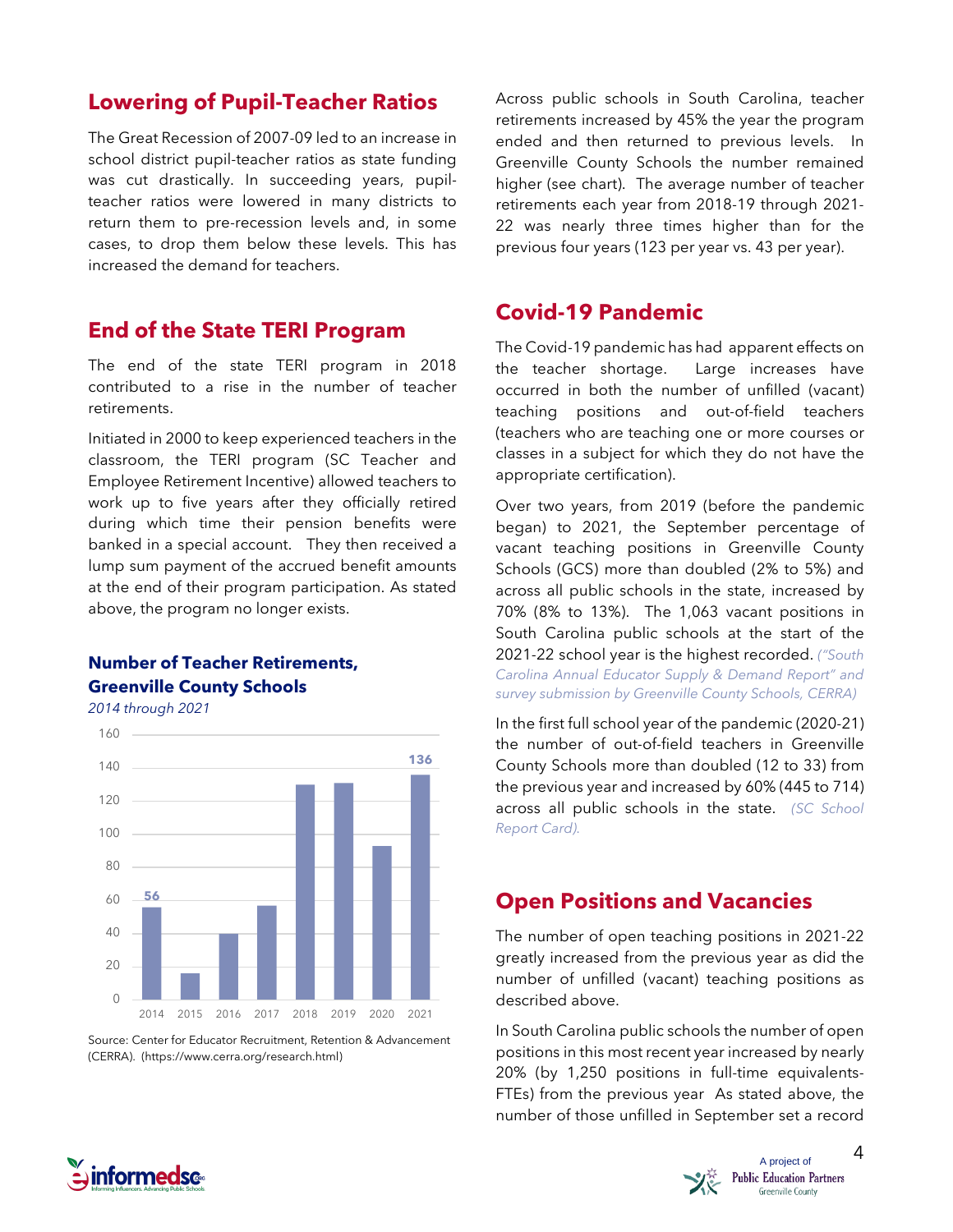of 1,063 vacant positions, which is more than double the number five years earlier. Except for the 2019- 20 school year, the number of unfilled positions in the state increased every year for the past eight years.

At the start of 2021-22 school year there were 56,170 educators (teacher and service\* FTEs) in public schools in the state. Of this number, 14% had been open for the fall semester and 2% were still vacant in September.

#### **Open Teaching Positions, South Carolina Public Schools**

*School Years 2012-13 through 2021-22*



Source: Tables 3C, 4A & 4B; South Carolina Annual Educator Supply & Demand Reports, Center for Educator Recruitment, Retention & Advancement (CERRA). [\(https://www.cerra.org/research.html\)](https://www.cerra.org/research.html)

For the 2021-22 school year, Greenville County Schools had 540 open teaching positions (FTEs)—an increase of over 70 from the previous year. Start-ofthe-school-year vacant positions increased from 7 to 26.

At the start of 2021-22, the school district had a total of 5,420 educator FTEs. Of this number, 10% had been open positions. *("South Carolina Annual [Educator](https://www.cerra.org/supply-and-demand.html?ct=t(1_23_2017_e_Focus1_23_2017)) Supply & Demand Report" and survey [submissions](https://www.cerra.org/supply-and-demand.html?ct=t(1_23_2017_e_Focus1_23_2017)) from [Greenville](https://www.cerra.org/supply-and-demand.html?ct=t(1_23_2017_e_Focus1_23_2017)) County Schools, CERRA)*.

#### **Open Teaching Positions, Greenville County Schools**

*School Years 2012-13 through 2021-22*



Source: Center for Educator Recruitment, Retention & Advancement (CERRA). (https://www.cerra.org/research.html)

\*Educator service positions include librarians, counselors, psychologists and speech language pathologists.



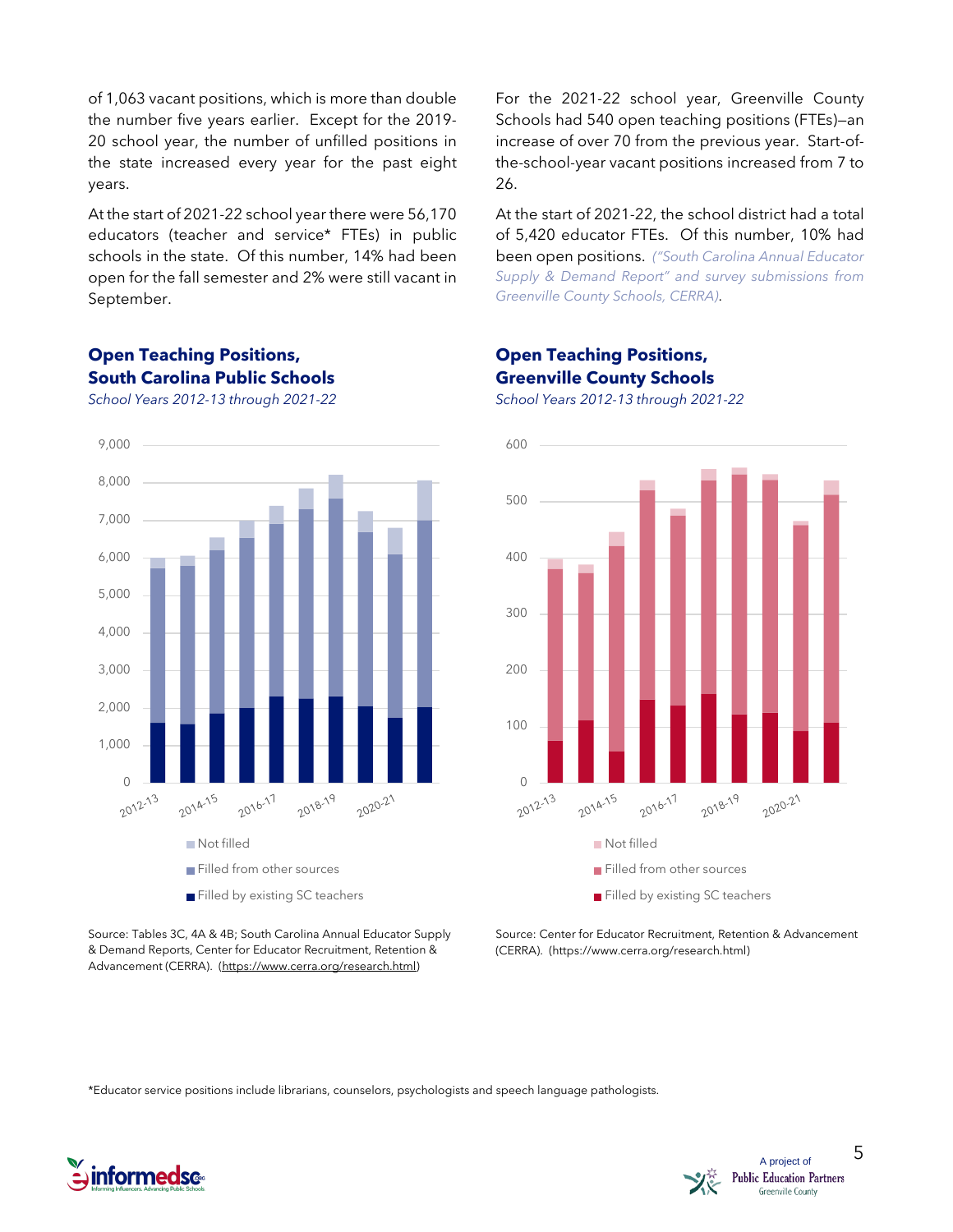# **DECREASING AVAILABILITY SUPPLY FACTORS**

### **Sources for Filling Open Positions**

Of the 8,080 open teaching positions in state public schools in 2020-21, 87% were filled and 13% were vacant in the fall of the school year. Of the filled positions, 29% were filled by teachers moving from one school district to another. Another 22% were filled by students graduating from a teacher education program at a South Carolina public or independent college or university. In Greenville County Schools 21% moved from another district and 17% were in-state graduates.

#### **Sources for Filling Open Teaching Positions (***Excluding those filled by existing SC teachers)*

*School Year 2021-22*

|                                                         | <b>South</b>    | <b>Greenville</b>     |
|---------------------------------------------------------|-----------------|-----------------------|
| <b>Source</b>                                           | <b>Carolina</b> | <b>County Schools</b> |
| In-state teacher education program graduates            | 31.5%           | 22.0%                 |
| Teachers from other states                              | 21.8%           | 35.3%                 |
| Alternative teacher certificate programs                | 15.9%           | 20.5%                 |
| Out-of-state teacher education program graduates        | 9.0%            | 6.2%                  |
| International visiting teacher                          | 6.1%            | 2.2%                  |
| Previous substitute or non-teacher in district          | 6.1%            | 3.5%                  |
| Inactive in-state teacher returning to teaching         | 3.8%            | 2.5%                  |
| Private contractual service                             | 1.9%            | 0%                    |
| Teachers from a college or private K-12 school in state | 1.8%            | 2.7%                  |
| Online teacher education program graduate               | 1.4%            | 0.5%                  |
| Other                                                   | 0.7%            | 4.7%                  |

Source: Table 3C, "South Carolina Annual Educator Supply & Demand Report," Center for Educator Recruitment, Retention & Advancement (CERRA), December 2020 [\(https://www.cerra.org/research.html\)](https://www.cerra.org/research.html) and survey submissions to CERRA from Greenville County Schools.

When positions filled by existing South Carolina teachers are excluded, 32% of the remaining positions in the state were filled with students just graduated from a public or independent South Carolina teacher education program. This is down from 45% seven years earlier. The percentage for Greenville County Schools in 2021-22 was 22%, a large drop from 66% in 2014-15.

Again, with existing South Carolina teachers excluded, the second largest source for filling open teaching positions in South Carolina public schools was teachers from other states at 22%, a

percentage that has stayed fairly consistent over the last ten years. For Greenville County Schools, teachers from other states was the largest source for filling teacher positions at 35%. This is a big jump from the previous four-year average of 26%.

Alternative teacher certificate programs were also significant contributors of 2021-22 hired teachers for both Greenville County Schools and public schools in the state. The school district percentage (21%) is nearly five times what it was ten years earlier.



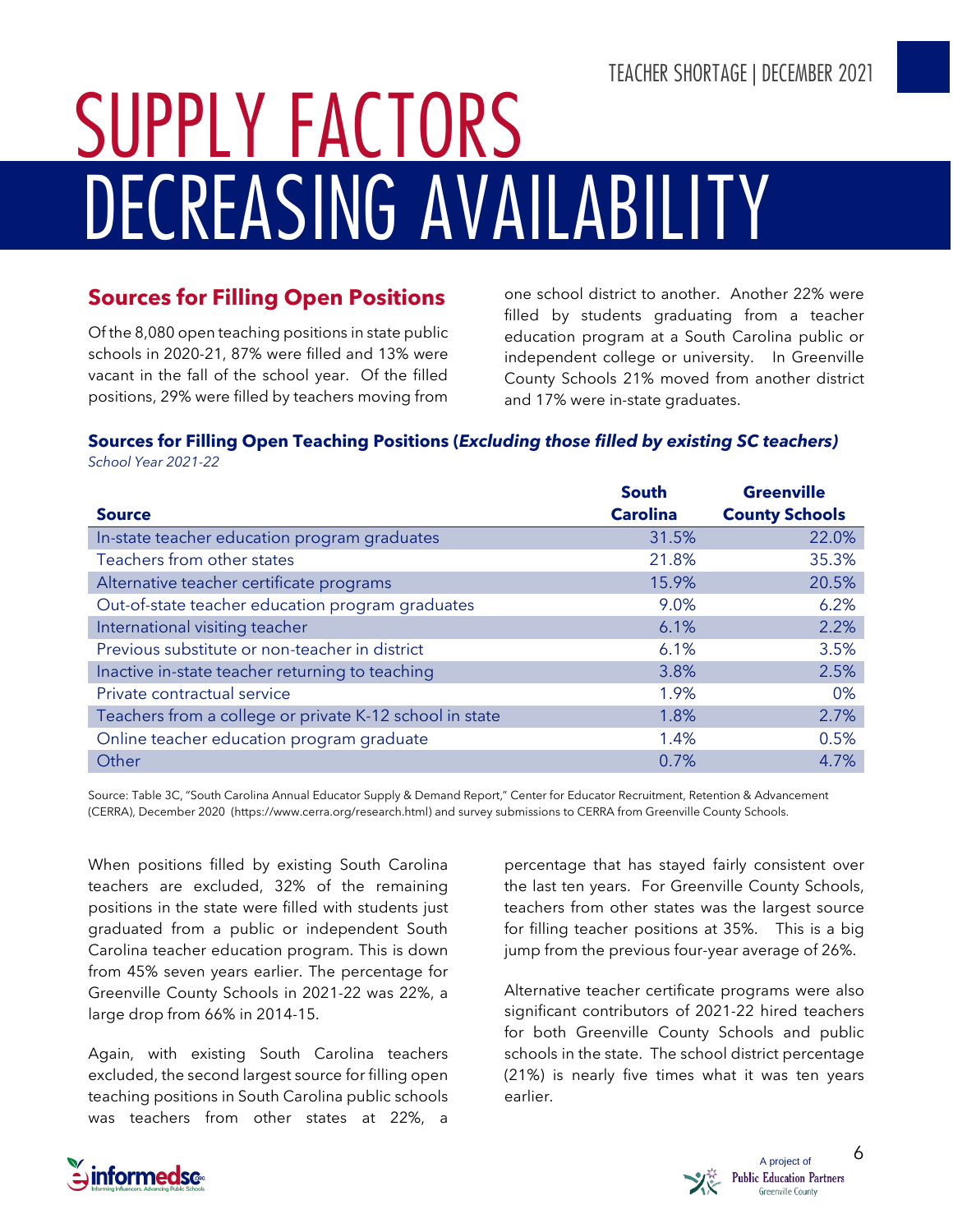#### **Top Sources for Filling Open Teaching Positions in SC Districts**





Source: Table 3C; South Carolina Annual Educator Supply & Demand Reports, Center for Educator Recruitment, Retention & Advancement (CERRA). [\(https://www.cerra.org/research.html\)](https://www.cerra.org/research.html)

# **Number of In-State Bachelor's Degree Graduates Eligible for Teacher Certification**

As displayed in the chart above, the percentage of open positions filled by graduates of in-state teacher education programs (at public and independent institutions) has declined greatly from where it was seven or eight years ago. Corresponding to that, as shown in the chart to the right, the number of in-state bachelor's degree graduates eligible for teacher certification declined significantly from over 2,400 in 2013 to around 1,700 in recent years—a 30% decrease from 2013 to 2020.

#### **SC Students Graduating with a Bachelor's Degree Eligible for Teacher Certification** *2013 through 2020*



Source: Center for Educator Recruitment, Retention & Advancement (CERRA). [\(https://www.cerra.org/research.html\)](https://www.cerra.org/research.html)



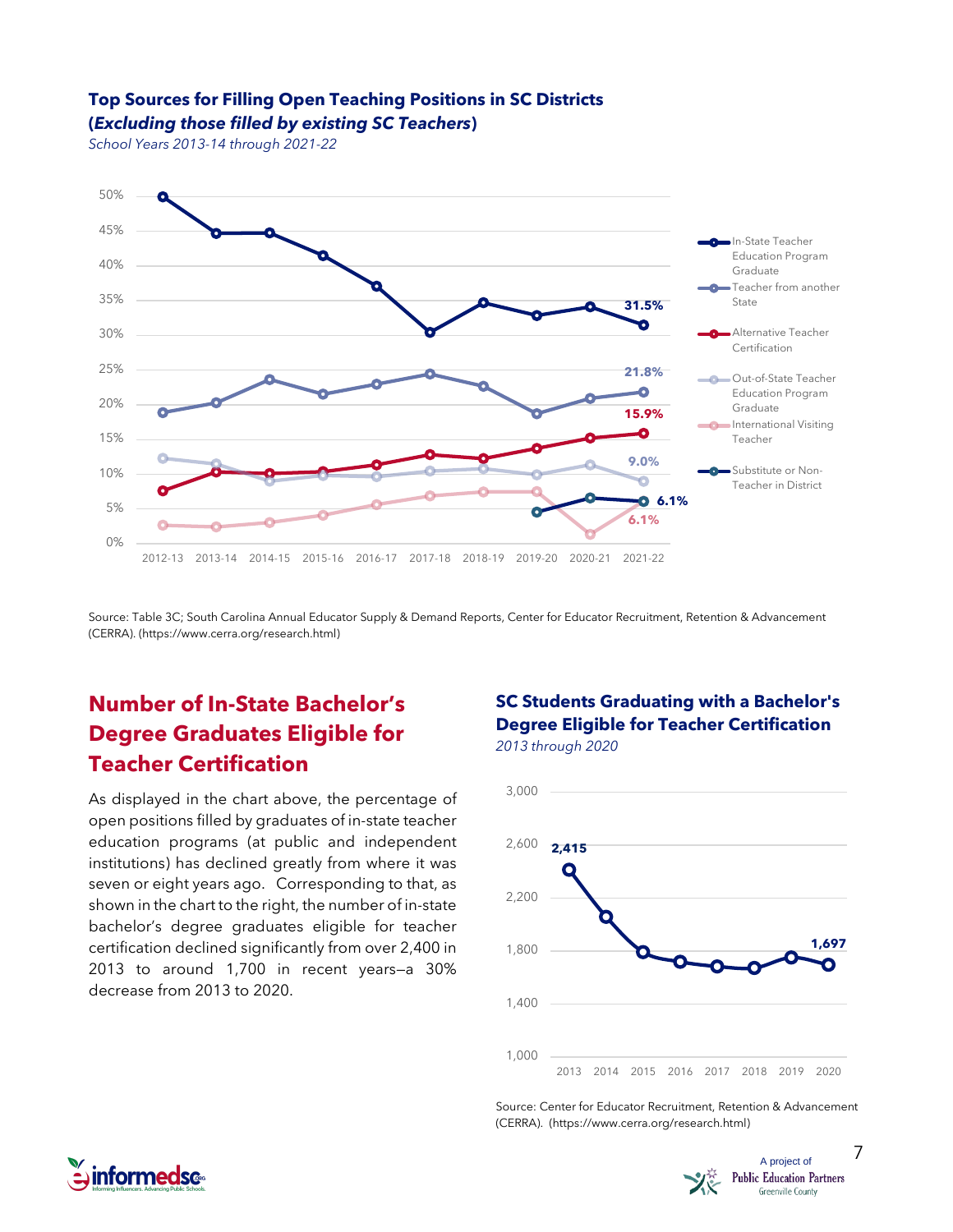As a percentage of the total number of bachelor's degrees awarded in the state, in-state bachelor's degree graduates eligible for teacher certification accounted for more than 10% of the total in 2013. For the last three years of available data, this figure has been below 7% dropping to 6.5% in 2018.

### **SC Teacher Program Bachelor's Graduates as a Percentage of All In-State Bachelor's**

**Degrees**

*2013 through 2018*



Sources: Center for Educator, Recruitment, Retention & Advancement (CERRA); SC Commission on Higher Education. (http://www.che.sc.gov/DataPublications.aspx)

Over the last two years of available data, the gap between open teaching positions not filled by existing South Carolina teachers and the number of in-state teacher program bachelor's degree graduates available to fill those positions has shrunk. This is mainly due to the decrease in open positions in the two school years prior to 2021-22 and a generally static number of graduates. However, as shown in the chart, the recent gap is much worse than in 2013. Overall, from 2013 to 2020, the number of open teaching positions increased by 13% while the number of graduates decreased by 30%.

#### **Open teaching positions in South Carolina not filled by existing South Carolina teachers vs. in-state teacher program bachelor's degree graduates**

*2013 through 2020*



Source: Center for Educator Recruitment, Retention & Advancement (CERRA). [\(https://www.cerra.org/research.html\)](https://www.cerra.org/research.html)